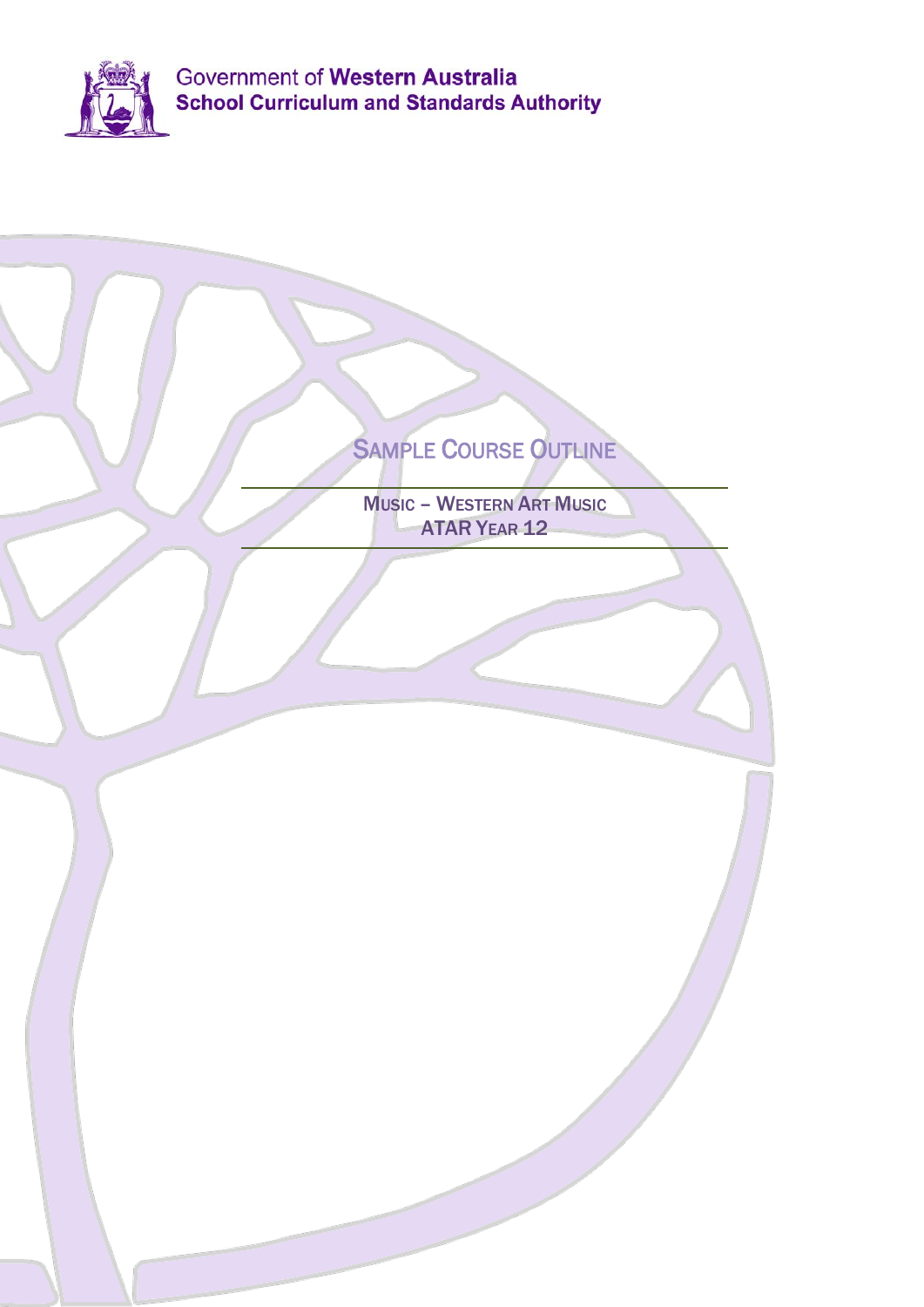#### **Copyright**

© School Curriculum and Standards Authority, 2015

This document – apart from any third party copyright material contained in it – may be freely copied, or communicated on an intranet, for noncommercial purposes in educational institutions, provided that the School Curriculum and Standards Authority is acknowledged as the copyright owner, and that the Authority's moral rights are not infringed.

Copying or communication for any other purpose can be done only within the terms of the Copyright Act 1968 or with prior written permission of the School Curriculum and Standards Authority. Copying or communication of any third party copyright material can be done only within the terms of the Copyright Act 1968 or with permission of the copyright owners.

Any content in this document that has been derived from the Australian Curriculum may be used under the terms of the Creative Commons [Attribution-NonCommercial 3.0 Australia licence](http://creativecommons.org/licenses/by-nc/3.0/au/)

#### **Disclaimer**

Any resources such as texts, websites and so on that may be referred to in this document are provided as examples of resources that teachers can use to support their learning programs. Their inclusion does not imply that they are mandatory or that they are the only resources relevant to the course.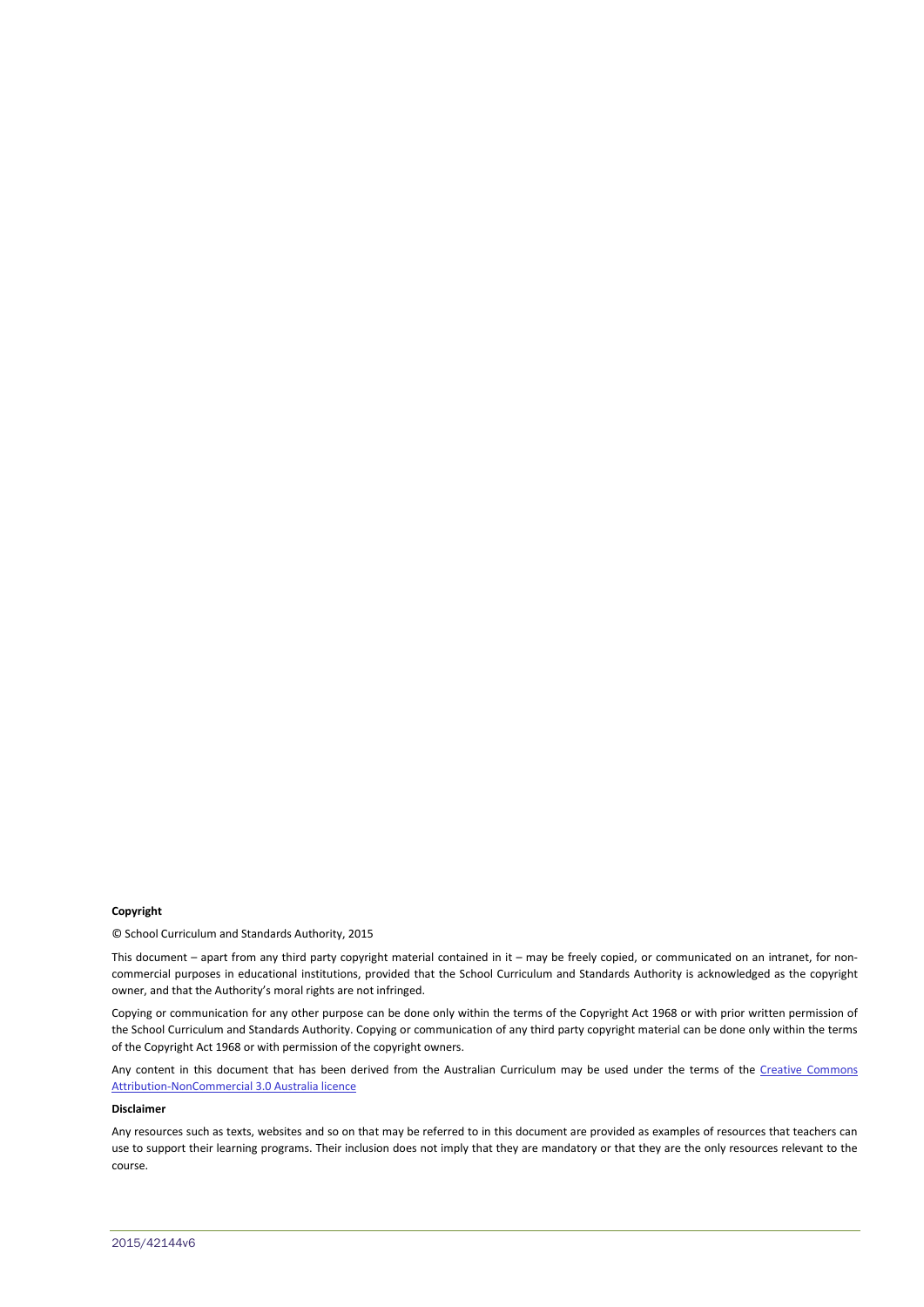# Sample course outline

## Music – ATAR Year 12

## Unit 3 – WAM – Development of the Concerto

| Week    |                                                                                                                                                                                                                                                                                                                                                                                                                                                                                                                                                                                                                                                                                                                                                                                                                                                                                                                                    | Written component - Key teaching points                                                                                                                                                                                                                                                                                                                                                                                                                                                                                                                                                                                                                                                                                                                                                                                                                                                                                                                                                                                                                                                                                                                                                                                                                                                                                                                       |                                                                                                                                                                                                                                                                                                                                                                                                                                                                                                                                                                                                                                                                                                                                                                                                                                                                                                                                  | <b>Practical component</b>                                                                                                                                                                                                                          |
|---------|------------------------------------------------------------------------------------------------------------------------------------------------------------------------------------------------------------------------------------------------------------------------------------------------------------------------------------------------------------------------------------------------------------------------------------------------------------------------------------------------------------------------------------------------------------------------------------------------------------------------------------------------------------------------------------------------------------------------------------------------------------------------------------------------------------------------------------------------------------------------------------------------------------------------------------|---------------------------------------------------------------------------------------------------------------------------------------------------------------------------------------------------------------------------------------------------------------------------------------------------------------------------------------------------------------------------------------------------------------------------------------------------------------------------------------------------------------------------------------------------------------------------------------------------------------------------------------------------------------------------------------------------------------------------------------------------------------------------------------------------------------------------------------------------------------------------------------------------------------------------------------------------------------------------------------------------------------------------------------------------------------------------------------------------------------------------------------------------------------------------------------------------------------------------------------------------------------------------------------------------------------------------------------------------------------|----------------------------------------------------------------------------------------------------------------------------------------------------------------------------------------------------------------------------------------------------------------------------------------------------------------------------------------------------------------------------------------------------------------------------------------------------------------------------------------------------------------------------------------------------------------------------------------------------------------------------------------------------------------------------------------------------------------------------------------------------------------------------------------------------------------------------------------------------------------------------------------------------------------------------------|-----------------------------------------------------------------------------------------------------------------------------------------------------------------------------------------------------------------------------------------------------|
|         | <b>Aural</b>                                                                                                                                                                                                                                                                                                                                                                                                                                                                                                                                                                                                                                                                                                                                                                                                                                                                                                                       | <b>Theory and Composition</b>                                                                                                                                                                                                                                                                                                                                                                                                                                                                                                                                                                                                                                                                                                                                                                                                                                                                                                                                                                                                                                                                                                                                                                                                                                                                                                                                 | <b>Cultural and Historical Analysis</b>                                                                                                                                                                                                                                                                                                                                                                                                                                                                                                                                                                                                                                                                                                                                                                                                                                                                                          | <b>Performance or</b><br><b>Composition portfolio</b>                                                                                                                                                                                               |
| $1 - 3$ | Use suggested works and supportive material for<br>integrated aural/composition tasks based on the<br>genres studied.<br><b>Sight singing</b><br>• to be continued consistently throughout the<br>semester. Examples in both treble and bass clef<br>based on scales and intervals stipulated<br><b>Scales</b><br>· major/do pentatonic, minor/la pentatonic, major,<br>natural minor (aeolian), harmonic minor, melodic<br>minor<br><b>Intervals</b><br>• m2, M2, m3, M3, P4, P5, m6, M6, m7, M7, P8ve<br>(melodic only)<br>Harmony<br>• I, IV, V and $V^7$ in major keys, i, iv, V and $V^7$ in<br>minor keys<br>• perfect and plagal cadences in major and minor<br>keys<br><b>Rhythmic dictation</b><br>• simple metre rhythms, including $\bullet$ $\bullet$ ,<br><b>Melodic dictation</b><br>• 4-8 bars, treble and bass clef, up to two sharps<br>and two flats, based on scales covered. Rhythm<br>and some pitch provided | <b>Theory</b><br>• identify and write scales and intervals in treble<br>and base clef in major and minor keys up to six<br>sharps and six flats<br>• identify and write perfect and plagal cadences in<br>major and minor keys, using appropriate voice<br>leading in both vocal and keyboard style<br>• rhythm exercises in simple and compound time;<br>regrouping, writing and performing compound<br>rhythmic canons<br>Harmonisation<br>• analyse a given score (up to four parts) identifying<br>chords and cadences<br>• provide chords to a given melody<br>• harmonise given melodies at cadence<br>points/phrase endings, using appropriate voice<br>leading principles in vocal and keyboard styles<br><b>Orchestration</b><br>• transposing from key to key and clef to clef using<br>treble, bass, alto and tenor clefs in keys up to and<br>including three sharps and flats<br><b>Melody writing</b><br>• examine and analyse existing melodies, discussing<br>structure, balance, composer and era-related<br>features and suitability for instrument/voice<br>· discuss melody writing techniques, examining<br>selected samples, noting use of motivic<br>development, melodic line, climax, form/structure,<br>phrasing, implied cadence points and dynamics<br>• complete an 8 bar melody from a given motif, and<br>perform to the class | Development of the concerto<br>• examine and discuss the development of<br>the concerto from the Baroque period<br>through to the 20 <sup>th</sup> century, noting<br>changes in form, instrumentation and<br>orchestration<br>(Use Roger Fiske: Score Reading Book 3:<br>Concertos)<br>• summative table outlining role of soloist,<br>orchestra and changes to form<br><b>Baroque period</b><br>• introduction to the Baroque era<br>(architecture, art, literature, social,<br>political and cultural features)<br>• discuss the differences between the solo<br>concerto and the concerto grosso in the<br>Baroque period, listening to<br>representative works<br>(Bach, Handel, Corelli, Vivaldi, Telemann)<br>Aural analysis (to support areas covered<br>above)<br>Era, genre, style, form, instrumentation,<br>tonality, melody, rhythm, texture, tempo,<br>compositional devices<br>(Continue as works are introduced) | Distribute technical lists and<br>recommended repertoire from the<br>Instrumental Resource Package<br>Outline assessment requirements for<br>the semester in consultation with<br>instrumental teachers and/or<br>composition portfolio supervisors |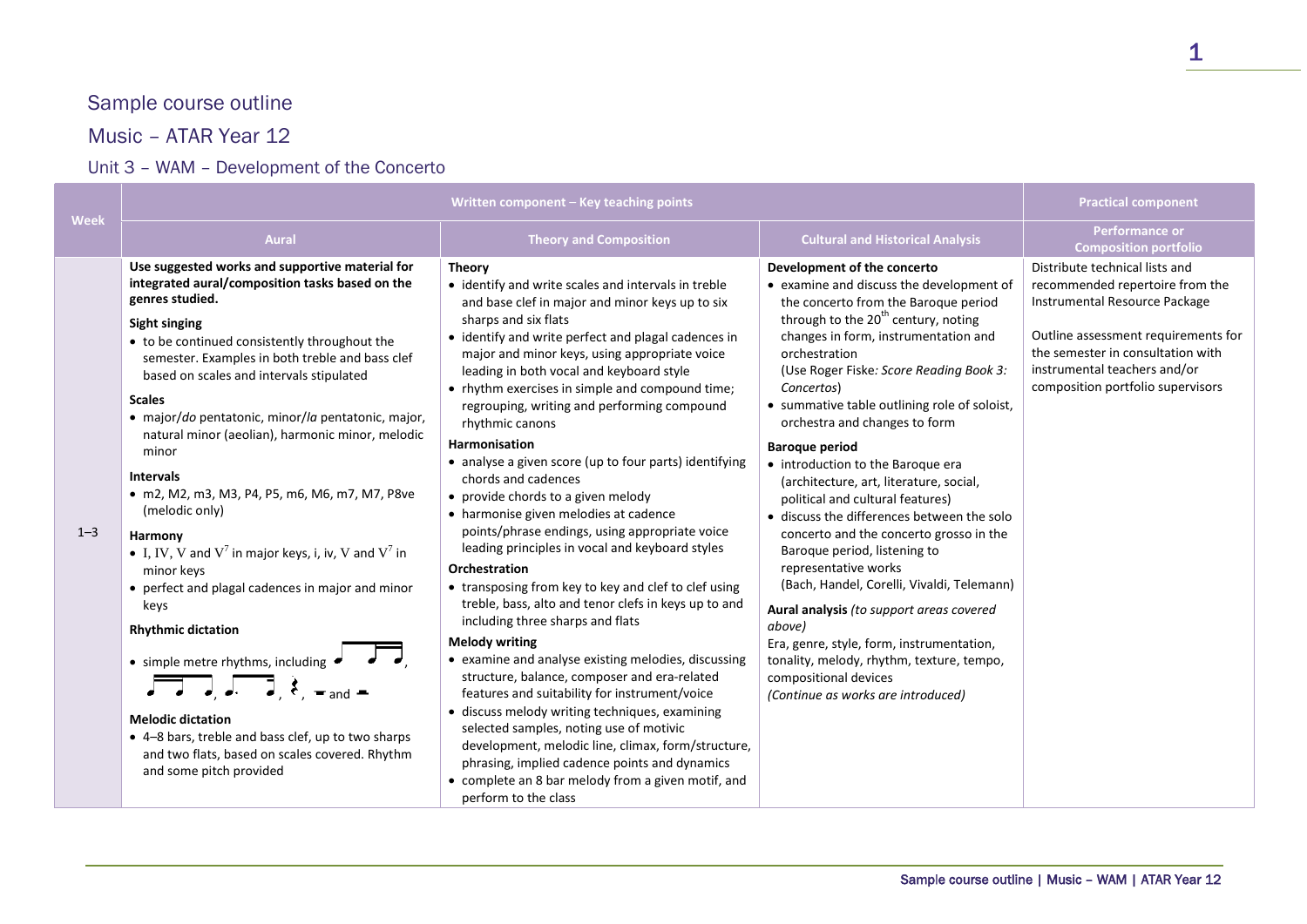| <b>Week</b> | Written component - Key teaching points                                                                                                                                                                                                                                                                                                                                                                                                                                                                                                                                                                                                                                                                                                                                                                                                                                                                                                                                            |                                                                                                                                                                                                                                                                                                                                                                                                                                                                                                                                                                                                                                                                                                                                                                                                                                                                                                                                                                                                                                                                                                                                                                                                                        |                                                                                                                                                                                                                                                                                                                                                                                                                                                                                                                                                                                                                                                                                                                                                                                                                                                                                                                                                                 | <b>Practical component</b>                     |
|-------------|------------------------------------------------------------------------------------------------------------------------------------------------------------------------------------------------------------------------------------------------------------------------------------------------------------------------------------------------------------------------------------------------------------------------------------------------------------------------------------------------------------------------------------------------------------------------------------------------------------------------------------------------------------------------------------------------------------------------------------------------------------------------------------------------------------------------------------------------------------------------------------------------------------------------------------------------------------------------------------|------------------------------------------------------------------------------------------------------------------------------------------------------------------------------------------------------------------------------------------------------------------------------------------------------------------------------------------------------------------------------------------------------------------------------------------------------------------------------------------------------------------------------------------------------------------------------------------------------------------------------------------------------------------------------------------------------------------------------------------------------------------------------------------------------------------------------------------------------------------------------------------------------------------------------------------------------------------------------------------------------------------------------------------------------------------------------------------------------------------------------------------------------------------------------------------------------------------------|-----------------------------------------------------------------------------------------------------------------------------------------------------------------------------------------------------------------------------------------------------------------------------------------------------------------------------------------------------------------------------------------------------------------------------------------------------------------------------------------------------------------------------------------------------------------------------------------------------------------------------------------------------------------------------------------------------------------------------------------------------------------------------------------------------------------------------------------------------------------------------------------------------------------------------------------------------------------|------------------------------------------------|
|             | <b>Aural</b>                                                                                                                                                                                                                                                                                                                                                                                                                                                                                                                                                                                                                                                                                                                                                                                                                                                                                                                                                                       | <b>Theory and Composition</b>                                                                                                                                                                                                                                                                                                                                                                                                                                                                                                                                                                                                                                                                                                                                                                                                                                                                                                                                                                                                                                                                                                                                                                                          | <b>Cultural and Historical Analysis</b>                                                                                                                                                                                                                                                                                                                                                                                                                                                                                                                                                                                                                                                                                                                                                                                                                                                                                                                         | Performance or<br><b>Composition portfolio</b> |
| $4 - 6$     | Scales: add chromatic scale<br><b>Intervals</b><br>• add A4/D5/tritone to melodic intervals<br>• harmonic intervals: P4, P5, P8<br>Harmony<br>• add ii and vi in major keys and VI in minor keys to<br>progressions<br>• recognition of major, minor, augmented and<br>diminished triads in isolation<br>Modulation: relative major/minor and dominant<br><b>Rhythmic dictation</b><br>$\bullet$ simple time $\bullet$<br>$\int \gamma$ , $\gamma$ , $\int$ , $\int$ , $\int$ , $\int$ , $\gamma$ , and $\gamma$<br>• compound time - basic rhythms and rests and<br>include $\sqrt{3}$ $\sqrt{3}$ $\sqrt{3}$<br><b>Melodic dictation</b><br>• 4-8 bars, treble and bass clef, some rhythm<br>provided<br>• include chromatic passing notes<br><b>Discrepancies</b><br>• treble/bass clef, 4 bars, four discrepancies in<br>either pitch or rhythm<br><b>Aural analysis</b><br>• recognition of music elements in short extracts<br>(form, metre, dynamics and expressive devices, | <b>Theory</b><br>• identify and write chromatic scales, incorporating<br>double sharps, double flats and enharmonic<br>equivalents<br>• identify modulations to the relative minor and<br>major and dominant in melodic excerpts<br>• rests $\overline{7}$ , $\overline{7}$<br><b>Harmonisation</b><br>• identify and write major, minor, augmented and<br>diminished triads<br>• identify and write first and second inversions of<br>major and minor chords<br>• recognise and analyse unaccented passing<br>notes/appoggiaturas and suspensions<br><b>Melody writing</b><br>• compose a melody to a given chord progression<br><b>Accompaniment writing</b><br>• analyse a range of piano examples with different<br>accompaniment patterns from a variety of eras<br>and genres<br>• provide an accompaniment to a given 4-8 bar<br>melody in major or minor keys, using alberti bass,<br>vamping and/or arpeggiated patterns for<br>keyboard<br>Orchestration<br>• transcribing for piano from a specific ensemble of<br>four or more parts, including at least two<br>transposing instruments (clef and/or key)<br>• arranging a given piano score for specified<br>ensemble, including at least two transposing | <b>Score analysis</b><br>• comparative listening exercises using<br>excerpts from solo concerto and<br>concerto grosso works, discussing the<br>role of the soloist/s, orchestra and the<br>use of form<br>• complete comparative summary table,<br>outlining differences between form,<br>instrumentation, role of soloist, role of<br>orchestra and cadenza from the Baroque<br>through to the Romantic era<br>• overview of composer of first designated<br>work and contribution to the<br>development of the concerto<br>• listen to selected excerpts from other<br>concerti by the same composer and<br>compare and contrast<br>Designated work: detailed analysis of the<br>set movements<br>Listen to excerpts from representative<br>works, noting significant contributions<br>made by other composers, comparing and<br>contrasting differences in instrumentation,<br>orchestration, form, texture, thematic<br>material and use of music elements |                                                |
| 7           | tempo, instrumentation)<br>Task 1: Aural test (6%)                                                                                                                                                                                                                                                                                                                                                                                                                                                                                                                                                                                                                                                                                                                                                                                                                                                                                                                                 | instruments (clef and/or key)<br>Task 2: Theory test (3%)<br>(Distribute Task 4: Melody and accompaniment<br>writing (4%) due in Week 12)                                                                                                                                                                                                                                                                                                                                                                                                                                                                                                                                                                                                                                                                                                                                                                                                                                                                                                                                                                                                                                                                              | Review of the development of the<br>concerto, focusing on the designated<br>works                                                                                                                                                                                                                                                                                                                                                                                                                                                                                                                                                                                                                                                                                                                                                                                                                                                                               |                                                |
|             |                                                                                                                                                                                                                                                                                                                                                                                                                                                                                                                                                                                                                                                                                                                                                                                                                                                                                                                                                                                    |                                                                                                                                                                                                                                                                                                                                                                                                                                                                                                                                                                                                                                                                                                                                                                                                                                                                                                                                                                                                                                                                                                                                                                                                                        | Comparative aural and visual analysis of<br>familiar and unfamiliar works                                                                                                                                                                                                                                                                                                                                                                                                                                                                                                                                                                                                                                                                                                                                                                                                                                                                                       |                                                |

2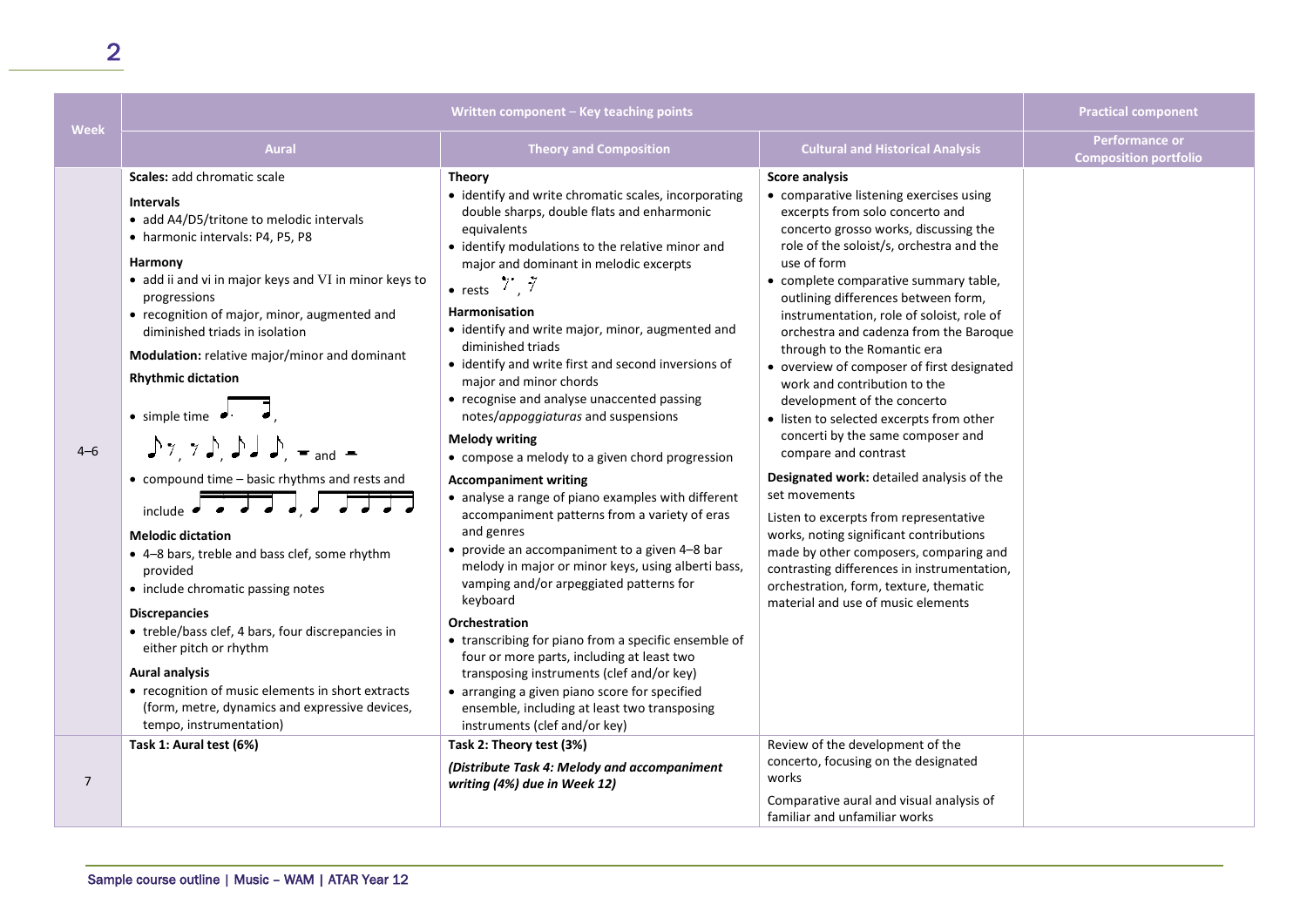| Written component – Key teaching points                                                                                                                                                                                                                                                                                                                                                                                                                                                                                                                                                                                                                                                                                                                                   |                                                                                                                                                                                                                                                                                                                                                                                                                                                                                                                                                                                                                                                                                                                                                                                                                                                                                                                                                                                                                                                                                                                     |                                                                                                                                                                                                                                                                                                                                                                                                                                                                                                                                                                                                                                                                                                                                                                  | <b>Practical component</b>                                                                                                                        |
|---------------------------------------------------------------------------------------------------------------------------------------------------------------------------------------------------------------------------------------------------------------------------------------------------------------------------------------------------------------------------------------------------------------------------------------------------------------------------------------------------------------------------------------------------------------------------------------------------------------------------------------------------------------------------------------------------------------------------------------------------------------------------|---------------------------------------------------------------------------------------------------------------------------------------------------------------------------------------------------------------------------------------------------------------------------------------------------------------------------------------------------------------------------------------------------------------------------------------------------------------------------------------------------------------------------------------------------------------------------------------------------------------------------------------------------------------------------------------------------------------------------------------------------------------------------------------------------------------------------------------------------------------------------------------------------------------------------------------------------------------------------------------------------------------------------------------------------------------------------------------------------------------------|------------------------------------------------------------------------------------------------------------------------------------------------------------------------------------------------------------------------------------------------------------------------------------------------------------------------------------------------------------------------------------------------------------------------------------------------------------------------------------------------------------------------------------------------------------------------------------------------------------------------------------------------------------------------------------------------------------------------------------------------------------------|---------------------------------------------------------------------------------------------------------------------------------------------------|
| <b>Aural</b>                                                                                                                                                                                                                                                                                                                                                                                                                                                                                                                                                                                                                                                                                                                                                              | <b>Theory and Composition</b>                                                                                                                                                                                                                                                                                                                                                                                                                                                                                                                                                                                                                                                                                                                                                                                                                                                                                                                                                                                                                                                                                       | <b>Cultural and Historical Analysis</b>                                                                                                                                                                                                                                                                                                                                                                                                                                                                                                                                                                                                                                                                                                                          | <b>Performance or</b><br><b>Composition portfolio</b>                                                                                             |
| <b>Scales</b><br>• add whole tone<br><b>Intervals</b><br>• all melodic intervals in isolation or as part of a<br>melodic excerpt<br>• add m2, M2, m3, M3, to harmonic intervals<br>Harmony<br>• recognition of major, minor, augmented and<br>diminished triads in isolation<br>• vi in major keys<br>• interrupted cadences in major and minor keys in<br>keyboard and vocal style: V-vi, $V^7$ -vi, V-VI, $V^7$ -VI<br><b>Rhythmic dictation</b><br>$\bullet$ 8 bars<br>$\bullet$ simple time: $\bullet$<br>• compound time: $\frac{6}{5}$ , $\frac{9}{5}$ , $\overline{\phantom{0}}$<br>$\sqrt{2\sqrt{2}}$ , $\sqrt{2\sqrt{2}}$ , $\sqrt{2}$<br><b>Melodic dictation</b><br>• 8 bars, treble and bass clef, up to two sharps and<br>two flats, based on scales covered | <b>Theory</b><br>• identify and write whole tone scales<br>• identify and write perfect, plagal and interrupted<br>cadences in major and minor keys, using<br>appropriate voice leading principles in both<br>keyboard and vocal style<br>• transpose clef to clef using alto and tenor clefs,<br>and Bb instruments<br>• rhythmic tasks; regrouping, regular and irregular<br>subdivisions, rhythmic scansion of given text<br><b>Harmonisation</b><br>• harmonic analysis of given scores up to four parts<br>using root position, first and second inversion<br>chords in major and minor keys<br>• short harmonisation exercises given the bass or<br>soprano line in major and minor keys<br>• recognise, analyse and complete harmony tasks,<br>using unaccented passing notes and<br>appoggiaturas (unaccented and accented),<br>suspensions, anticipations and tierce de picardie<br><b>Melody writing</b><br>• create an appropriate rhythm pattern and melody<br>to given lyrics<br>Orchestration<br>• idiomatic techniques of performance associated<br>with string instruments, i.e. bowing techniques, | Development of the Romantic concerto<br>• listen to a selection of examples from<br>key composers<br>• note significant features, e.g. form and<br>structure, use of thematic material,<br>instrumentation and orchestration,<br>texture, dynamics, rhythmic, melodic<br>and harmonic elements<br>Revision of relevant forms in familiar and<br>unfamiliar examples<br>Task 3: Unseen analysis (4%) Week 9<br>Development of the pianoforte<br>• examine the development of the<br>pianoforte and associated compositional<br>and performance techniques<br>• complete comparative aural and visual<br>analysis tasks, using a range of<br>representative scores and recordings<br>• listen to excerpts from Romantic piano<br>concerti and compare and contrast | Task 1: Performance - Prepared<br>repertoire (4%) Week 8<br><b>OR</b><br>Task 1: Composition portfolio -<br>Composition assessment (8%)<br>Week 8 |

range, clefs and timbral effects

instruments

• arranging exercises up to four bars for string

two flats, based on scales covered • include chromatic passing notes

### **Discrepancies**

**Week**

8–10

• treble/bass clef, four discrepancies in either pitch or rhythm

### **Aural analysis**

• recognition of music elements, form, compositional devices, instrumentation, instrumental techniques

3

**Task 2: Performance – Sight reading or Improvisation (5%) Week 10**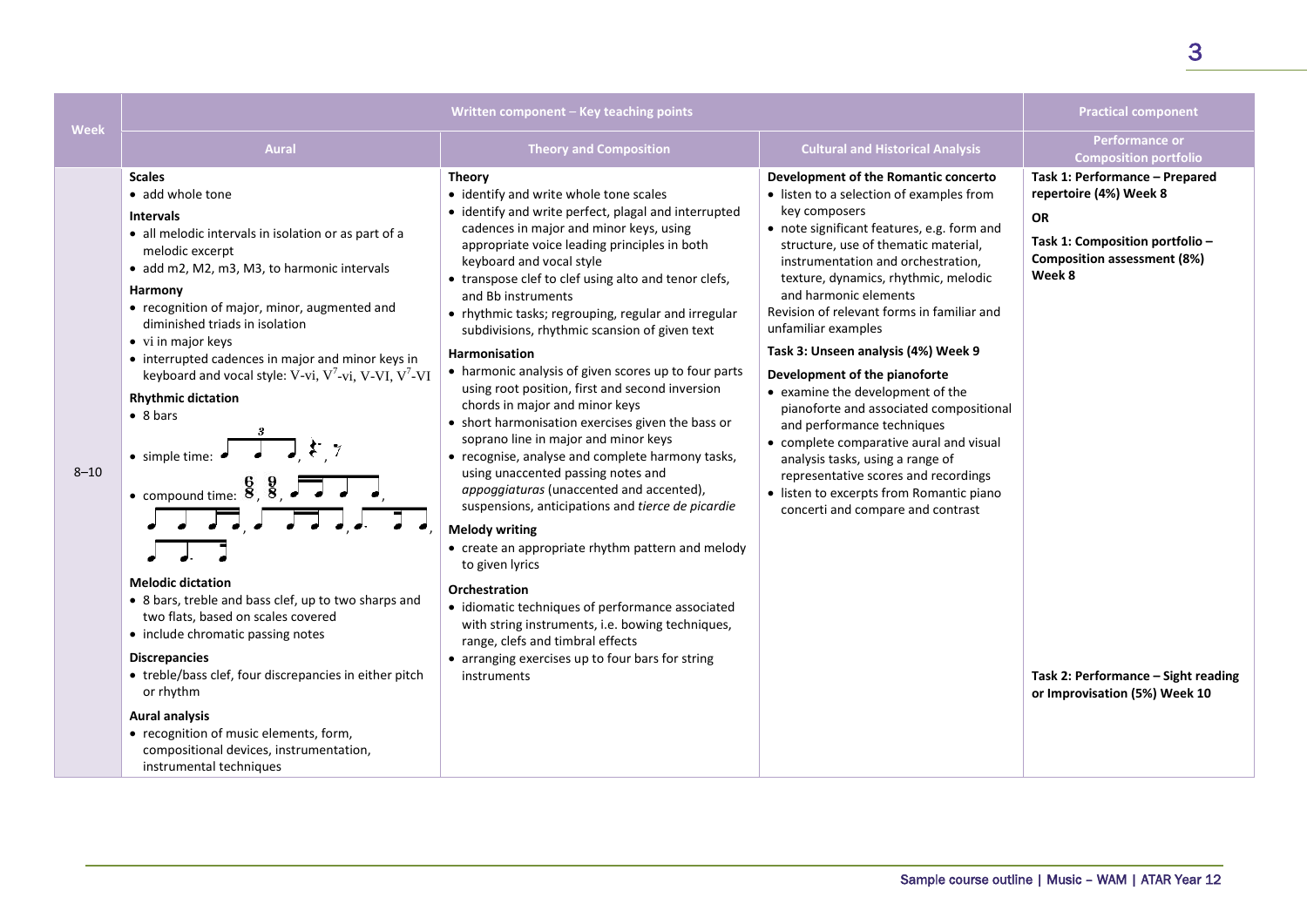| Week      | Written component - Key teaching points                                                                                                                                                                                                                                                                                                                                                                                                                                                                                                                                                                                                                                                                                                                                                                                                                                                                                                                                                                                 |                                                                                                                                                                                                                                                                                                                                                                                                                                                                                                                                                                                                                                                                                                                                                                                                                                                                                                                                                                                                                                                                                                                                                              |                                                                                                                                                                                                                                                                                                                                                                                                                                                                                                                           | <b>Practical component</b>                                                                                                                                              |
|-----------|-------------------------------------------------------------------------------------------------------------------------------------------------------------------------------------------------------------------------------------------------------------------------------------------------------------------------------------------------------------------------------------------------------------------------------------------------------------------------------------------------------------------------------------------------------------------------------------------------------------------------------------------------------------------------------------------------------------------------------------------------------------------------------------------------------------------------------------------------------------------------------------------------------------------------------------------------------------------------------------------------------------------------|--------------------------------------------------------------------------------------------------------------------------------------------------------------------------------------------------------------------------------------------------------------------------------------------------------------------------------------------------------------------------------------------------------------------------------------------------------------------------------------------------------------------------------------------------------------------------------------------------------------------------------------------------------------------------------------------------------------------------------------------------------------------------------------------------------------------------------------------------------------------------------------------------------------------------------------------------------------------------------------------------------------------------------------------------------------------------------------------------------------------------------------------------------------|---------------------------------------------------------------------------------------------------------------------------------------------------------------------------------------------------------------------------------------------------------------------------------------------------------------------------------------------------------------------------------------------------------------------------------------------------------------------------------------------------------------------------|-------------------------------------------------------------------------------------------------------------------------------------------------------------------------|
|           | <b>Aural</b>                                                                                                                                                                                                                                                                                                                                                                                                                                                                                                                                                                                                                                                                                                                                                                                                                                                                                                                                                                                                            | <b>Theory and Composition</b>                                                                                                                                                                                                                                                                                                                                                                                                                                                                                                                                                                                                                                                                                                                                                                                                                                                                                                                                                                                                                                                                                                                                | <b>Cultural and Historical Analysis</b>                                                                                                                                                                                                                                                                                                                                                                                                                                                                                   | Performance or<br><b>Composition portfolio</b>                                                                                                                          |
| $11 - 13$ | <b>Scales</b><br>• revise all scales, add mixolydian and dorian modes<br><b>Intervals</b><br>• all melodic intervals in isolation or as part of a<br>melodic excerpt<br>· add m6, M6, m7, M7 to harmonic intervals<br>Harmony<br>• Ib/I <sup>6</sup> and Ic/I <sup>6</sup> <sub>4</sub> in major keys<br>• imperfect cadences in major and minor keys<br>• passing notes<br><b>Rhythmic dictation</b><br>• simple time signatures: add $\int d\cdot d\cdot d\cdot$<br>$\gamma$ , $\sqrt{2}$ , $\gamma$<br>• compound time signatures: $\frac{6}{8}$ , $\frac{9}{8}$<br>$\sqrt{177}$ , $\sqrt{177}$ , $\sqrt{177}$ , $\sqrt{177}$<br><b>Melodic dictation</b><br>• 8 bars, treble and bass clef, based on scales and<br>intervals covered<br>• include chromatic passing notes<br><b>Discrepancies</b><br>• treble/bass clef, 4-8 bars<br>• four discrepancies in both pitch and rhythm<br><b>Skeleton score</b><br>• compositional devices, dictations, chords,<br>cadences<br>Task 5: Aural analysis test (6%) Week 12 | <b>Theory</b><br>• identify and write aeolian, mixolydian and dorian<br>modes<br>• transposition exercises for Bb, A and F instruments<br>Harmony<br>• harmonic analysis and harmonisation exercises in<br>major and minor keys using all chords and<br>inversions covered<br>• identify and write all cadence types in keyboard<br>and vocal style, in isolation or as part of a<br>harmonic analysis or harmonisation task<br>• harmonising 2-3 parts where a melody or bass<br>line is provided, using chords and cadences in root<br>position, introducing interrupted and imperfect<br>Piano accompaniment<br>• continue a given accompaniment pattern in a<br>similar style<br>• provide suitable chords for a given melody,<br>analyse melodic structure and style and compose<br>an appropriate accompaniment pattern using<br>alberti bass, arpeggiated chords or vamping bass<br>Task 4: Melody and accompaniment writing (4%)<br>Week 12<br>Orchestration<br>• idiomatic techniques of performance associated<br>with wind instruments, i.e. range, clefs and timbral<br>effects<br>• arranging exercises up to four bars for wind<br>instruments | Development of the concerto in the era<br>that the designated work was written in.<br>• listen to excerpts and discuss significant<br>features, e.g. form and structure, use of<br>thematic material, instrumentation and<br>orchestration, texture, dynamics,<br>rhythmic, melodic and harmonic<br>elements<br>• listen to excerpts from representative<br>composers<br>• listen to designated work and complete<br>a detailed analysis of the set movements<br>Task 6: Cultural and historical analysis<br>(6%) Week 13 | Task 3: Performance - Recital<br>practice (6%) Week 13<br><b>OR</b><br>Task 2: Composition portfolio -<br><b>Presentation of selected</b><br>compositions (12%) Week 13 |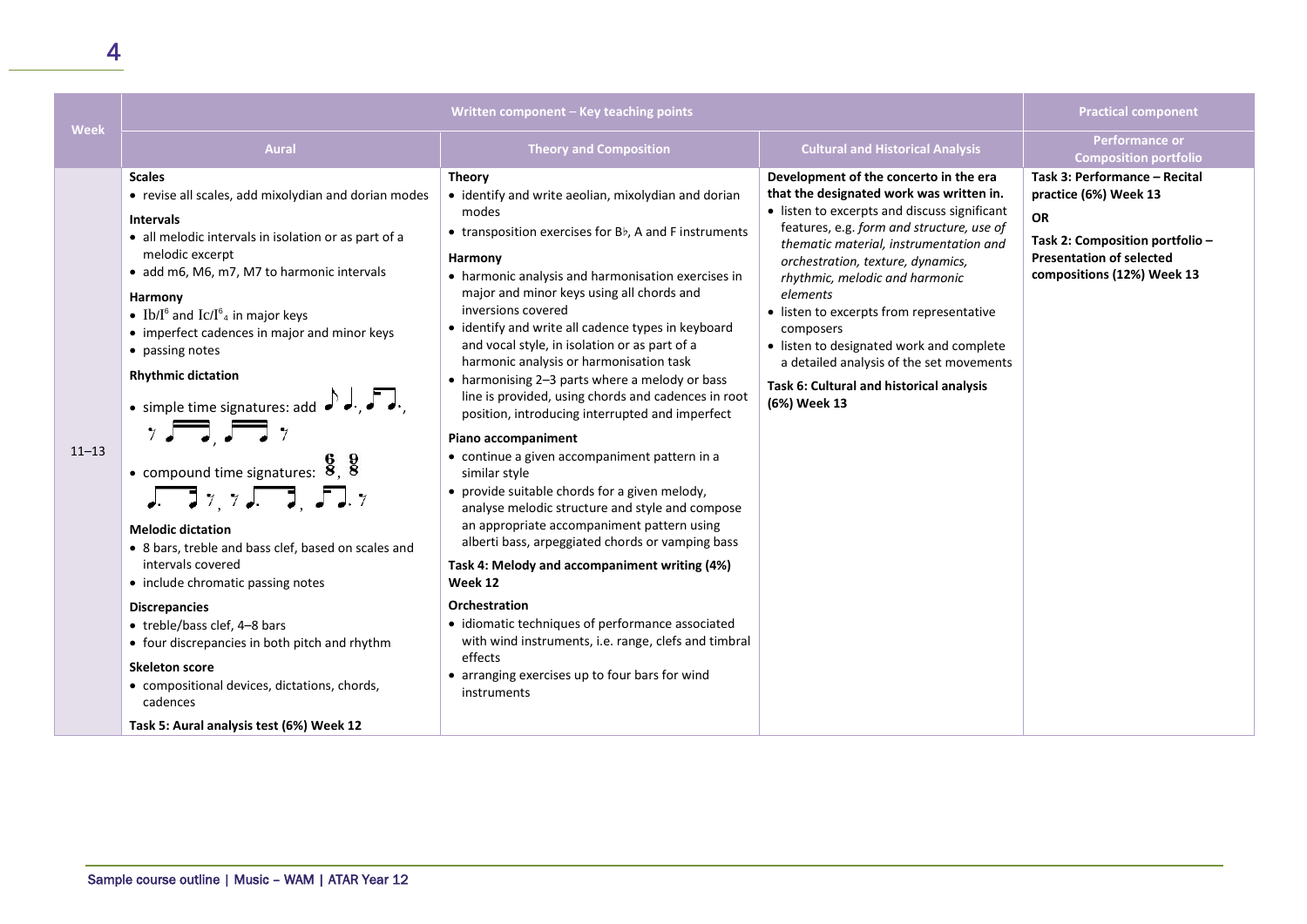| Week         |                                                                                                                                                                                                                                                                                                                                                                                                                                                                                                                                                                                                                                                                                                                                                                                                                                                                                                                                                       | Written component - Key teaching points                                                                                                                                                                                                                                                                                                                                                                                                                                                                                                                                                                                                                                                                                                                                                                                                                                                                                                                     |                                                                                                                                                                                          | <b>Practical component</b>                                                                                                                                                                                                                          |
|--------------|-------------------------------------------------------------------------------------------------------------------------------------------------------------------------------------------------------------------------------------------------------------------------------------------------------------------------------------------------------------------------------------------------------------------------------------------------------------------------------------------------------------------------------------------------------------------------------------------------------------------------------------------------------------------------------------------------------------------------------------------------------------------------------------------------------------------------------------------------------------------------------------------------------------------------------------------------------|-------------------------------------------------------------------------------------------------------------------------------------------------------------------------------------------------------------------------------------------------------------------------------------------------------------------------------------------------------------------------------------------------------------------------------------------------------------------------------------------------------------------------------------------------------------------------------------------------------------------------------------------------------------------------------------------------------------------------------------------------------------------------------------------------------------------------------------------------------------------------------------------------------------------------------------------------------------|------------------------------------------------------------------------------------------------------------------------------------------------------------------------------------------|-----------------------------------------------------------------------------------------------------------------------------------------------------------------------------------------------------------------------------------------------------|
|              | <b>Aural</b>                                                                                                                                                                                                                                                                                                                                                                                                                                                                                                                                                                                                                                                                                                                                                                                                                                                                                                                                          | <b>Theory and Composition</b>                                                                                                                                                                                                                                                                                                                                                                                                                                                                                                                                                                                                                                                                                                                                                                                                                                                                                                                               | <b>Cultural and Historical Analysis</b>                                                                                                                                                  | <b>Performance or</b><br><b>Composition portfolio</b>                                                                                                                                                                                               |
| $14 - 15$    | <b>Revise all scales and intervals</b><br>Harmony<br>• revise all cadence types and chords in major and<br>minor keys in isolation and as part of a<br>progression<br><b>Modulation</b><br>• to the relative major/relative minor and dominant<br>using a range of examples<br><b>Rhythmic dictation</b><br>• simple metres: 8 bars, including syncopation and<br>anacrusis<br>• compound metres: 8 bars, including anacrusis<br>• irregular metres for dictations, imitations,<br>call/responses and discrepancies<br>$\overline{8}$ , $\overline{8}$ , $\overline{4}$ , $\overline{4}$<br><b>Melodic dictation</b><br>• 8 bars, treble and bass clef, based on scales and<br>intervals covered<br><b>Discrepancies</b><br>• treble/bass clef, 4-8 bars<br>• four discrepancies in both pitch and rhythm<br><b>Aural analysis</b><br>• recognition of music elements, form,<br>compositional devices, instrumentation and<br>instrumental techniques | <b>Theory</b><br>• rhythmic exercises: irregular time signatures and<br>rhythmic subdivisions, regrouping, word scansion<br>• score analysis tasks, using familiar and unseen<br>extracts: recognition of music elements, form,<br>compositional devices, instrumentation and<br>instrumental techniques<br>Harmony<br>• continue harmonisation and analysis tasks,<br>revising all chord and cadence types<br><b>Modulation</b><br>• identify modulations to the relative major/relative<br>minor and dominant using choral and orchestral<br>examples<br>Orchestration<br>• idiomatic techniques of performance associated<br>with brass instruments, i.e. range, clefs and<br>timbral effects<br>• arranging exercises up to 8 bars for brass<br>instruments<br>• arrangement tasks for mixed ensemble; strings,<br>wind, brass, incorporating at least two transposing<br>instruments (clef and/or key)<br><b>Revision of Semester 1 work for exams</b> | Complete analysis of final designated work<br>Revision of Semester 1: the development<br>of the concerto, using familiar and<br>unfamiliar excerpts, focusing on the<br>designated works | Task 4: Performance - Instrumental<br>Teacher Report (3%) Week 14<br>Task 5: Performance - Performance<br>examination (30%) Week 15<br><b>OR</b><br>Task 3: Composition portfolio -<br>partial submission of composition<br>portfolio (30%) Week 15 |
| Exam<br>week | Task 7: Semester 1 written examination (20%)                                                                                                                                                                                                                                                                                                                                                                                                                                                                                                                                                                                                                                                                                                                                                                                                                                                                                                          |                                                                                                                                                                                                                                                                                                                                                                                                                                                                                                                                                                                                                                                                                                                                                                                                                                                                                                                                                             |                                                                                                                                                                                          |                                                                                                                                                                                                                                                     |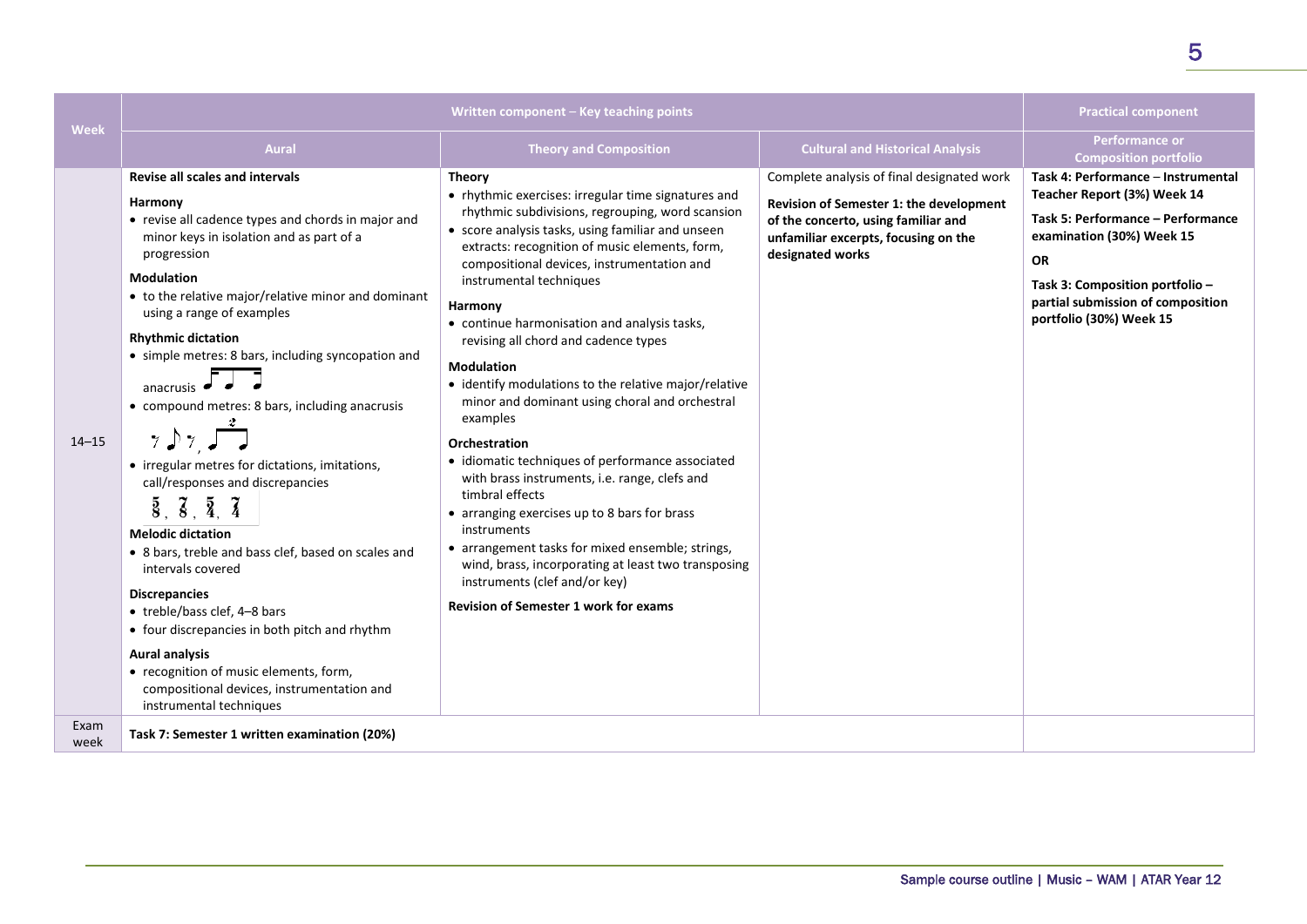### Unit 4 – WAM – Choral Music

| <b>Week</b> |                                                                                                                                                                                                                                                                                                                                                                                                                                                                                                                                                                                                                                                                                                                                                                                                                                                                                                                                                                                                                                                                                                                                                                                                                                     | Written component - Key teaching points                                                                                                                                                                                                                                                                                                                                                                                                                                                                                                                                                                                                                                                                                                                                                                                                                                                                                                                                                                                                                                                                                                                                                                                                                                                                                                                                                                    |                                                                                                                                                                                                                                                                                                                                                                                                                                                                                                                                                                                                                                                                                                                                                                                                                                                                                                                                                                                                                                                                                                                                                                                                                                                                                                                                                                                                 | <b>Practical component</b>                                                                                                                     |
|-------------|-------------------------------------------------------------------------------------------------------------------------------------------------------------------------------------------------------------------------------------------------------------------------------------------------------------------------------------------------------------------------------------------------------------------------------------------------------------------------------------------------------------------------------------------------------------------------------------------------------------------------------------------------------------------------------------------------------------------------------------------------------------------------------------------------------------------------------------------------------------------------------------------------------------------------------------------------------------------------------------------------------------------------------------------------------------------------------------------------------------------------------------------------------------------------------------------------------------------------------------|------------------------------------------------------------------------------------------------------------------------------------------------------------------------------------------------------------------------------------------------------------------------------------------------------------------------------------------------------------------------------------------------------------------------------------------------------------------------------------------------------------------------------------------------------------------------------------------------------------------------------------------------------------------------------------------------------------------------------------------------------------------------------------------------------------------------------------------------------------------------------------------------------------------------------------------------------------------------------------------------------------------------------------------------------------------------------------------------------------------------------------------------------------------------------------------------------------------------------------------------------------------------------------------------------------------------------------------------------------------------------------------------------------|-------------------------------------------------------------------------------------------------------------------------------------------------------------------------------------------------------------------------------------------------------------------------------------------------------------------------------------------------------------------------------------------------------------------------------------------------------------------------------------------------------------------------------------------------------------------------------------------------------------------------------------------------------------------------------------------------------------------------------------------------------------------------------------------------------------------------------------------------------------------------------------------------------------------------------------------------------------------------------------------------------------------------------------------------------------------------------------------------------------------------------------------------------------------------------------------------------------------------------------------------------------------------------------------------------------------------------------------------------------------------------------------------|------------------------------------------------------------------------------------------------------------------------------------------------|
|             | <b>Aural</b>                                                                                                                                                                                                                                                                                                                                                                                                                                                                                                                                                                                                                                                                                                                                                                                                                                                                                                                                                                                                                                                                                                                                                                                                                        | <b>Theory and Composition</b>                                                                                                                                                                                                                                                                                                                                                                                                                                                                                                                                                                                                                                                                                                                                                                                                                                                                                                                                                                                                                                                                                                                                                                                                                                                                                                                                                                              | <b>Cultural and Historical Analysis</b>                                                                                                                                                                                                                                                                                                                                                                                                                                                                                                                                                                                                                                                                                                                                                                                                                                                                                                                                                                                                                                                                                                                                                                                                                                                                                                                                                         | <b>Performance or</b><br><b>Composition portfolio</b>                                                                                          |
| $1 - 3$     | Use suggested works and supportive material for<br>integrated aural/composition tasks based on the<br>genres studied.<br><b>Sight singing</b><br>• to be continued consistently throughout the<br>semester. Examples in treble, bass and alto clefs<br>based on scales and intervals stipulated<br><b>Intervals</b><br>• sing and aurally identify all melodic intervals<br>ascending and descending, within the range of<br>an octave, in isolation or as part of a melodic<br>excerpt<br><b>Scales</b><br>• major pentatonic, minor pentatonic, major,<br>natural minor, harmonic minor, melodic minor<br><b>Melodic dictation</b><br>• 4-8 bars, treble and bass clef, starting note and<br>some rhythm provided<br>• key signatures up to three sharps and flats,<br>based on scales stipulated<br><b>Pitch discrepancies</b><br>• pitch (including key signature and tonality)<br>• at least four pitch discrepancies in a short<br>musical example<br><b>Rhythmic discrepancies</b><br>• rhythm (including time signature)<br>■ at least four rhythmic discrepancies in a short<br>musical example<br><b>Rhythmic dictation</b><br>• simple metre time signatures and rhythms for<br>dictations:<br>or $\mathbf C$<br>3, 3, 4 | <b>Theory</b><br>• identify and write all intervals and scales<br>covered in isolation or as part of an excerpt<br>• key signatures up to and including<br>six sharps and six flats<br>• rhythmic exercises: irregular time signatures,<br>groupings and subdivisions, rhythmic<br>regrouping, word setting<br>• rhythmic exercises: irregular time signatures,<br>groupings and subdivisions, rhythmic<br>regrouping, word setting, including:<br>$\frac{2}{2}$ , $\frac{3}{2}$ and $\frac{6}{2}$<br><b>Melody writing</b><br>• examine and analyse given melodies, discussing<br>structure, balance, suitability of for<br>instrument/voice<br>· discuss good melody writing techniques<br>examining selected samples, noting use of<br>motivic development, melodic line, climax,<br>form/structure, phrasing, implied cadence<br>points, dynamics and expressive devices<br>• compose an 8-12 bar melody form a given motif<br>or a given chord progression<br>Harmony<br>• identification and writing of chords in isolation:<br>major, minor, diminished and augmented<br>• visual analysis, chord writing and harmonisation<br>• Roman numerals<br>o major: I, Ib/I <sup>6</sup> , Ic/I <sup>6</sup> <sub>4</sub> ii, iib/ii <sup>6</sup> , IV, V,<br>$Vb/V6$ , $V7$ and vi<br>o minor: i, ib/i <sup>6</sup> , ic/i <sup>6</sup> <sub>4</sub> , iv, V, Vb/V <sup>6</sup> , V <sup>7</sup> and<br>VI | Overview of Choral music of the Baroque<br>period<br>• examine and discuss different choral genres<br>- oratorio, cantata, opera, mass and<br>associated forms - recitative, aria, chorus<br>and chorale -analysing representative<br>examples of each<br>• through aural and visual analysis, identify the<br>main features of each, using the summary<br>table as a guide when comparing and<br>contrasting representative works and<br>sections<br>Oratorio: Handel - Messiah, Israel in Egypt<br>Opera: Monteverdi - L'Orfeo, Purcell - Dido<br>and Aeneas<br>Mass: Bach - Mass in B minor, Masses by<br>Charpentier or Vivaldi<br>Cantata: Bach - sacred and secular examples<br>In addition, discuss features of Baroque style,<br>examining architecture, artwork, literature,<br>political, social and cultural issues and their<br>influence on musical developments. Discuss<br>the use of melody, rhythm, harmony, form,<br>dynamics, instrumentation/orchestration/<br>timbre and texture in representative Baroque<br>works.<br>Begin analysis of designated work<br>• visual and aural analysis of set sections,<br>identifying forms, musical features, use of<br>instrumentation and orchestration, word<br>painting, vocal techniques and compositional<br>devices<br>• identify salient characteristics of composer's<br>writing style and era-specific stylistic<br>features | Outline assessment requirements for<br>the semester in consultation with<br>instrumental teachers and/or<br>composition portfolio supervisors. |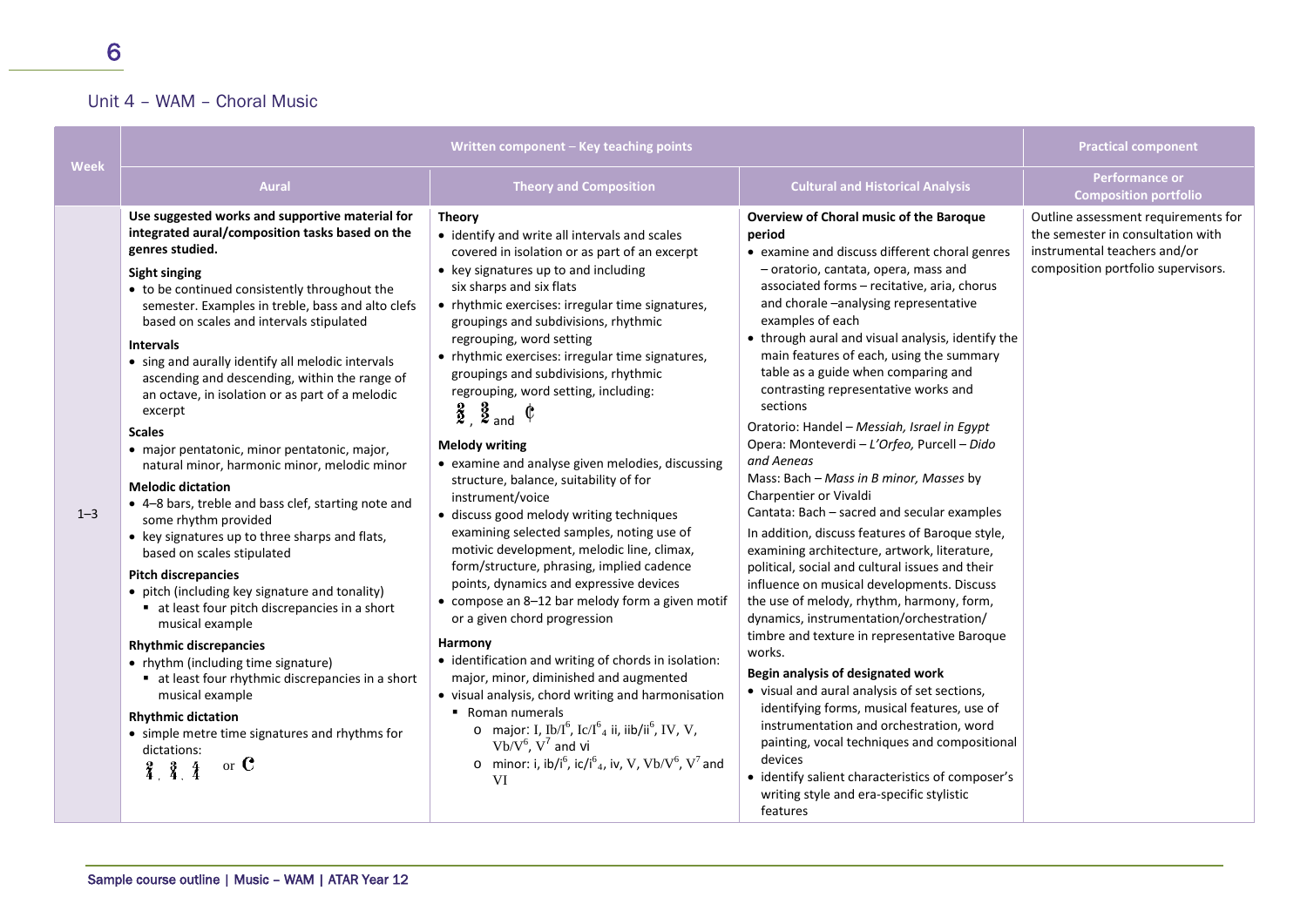| Week    | Written component - Key teaching points                                                                                                                                                                                                                                                                                                                                                                                                                                                                                                                                                                                                                                                                                                                                                                                                                                                                                                                                                                                                                                                                                                                                                                                                                                                                                                                                                                                                                                                                                                                                                                                                                                                                                                                                      |                                                                                                                                                                                                                                                                                                                                                                                | <b>Practical component</b>                                                                                                                                                                                                                 |                                                       |
|---------|------------------------------------------------------------------------------------------------------------------------------------------------------------------------------------------------------------------------------------------------------------------------------------------------------------------------------------------------------------------------------------------------------------------------------------------------------------------------------------------------------------------------------------------------------------------------------------------------------------------------------------------------------------------------------------------------------------------------------------------------------------------------------------------------------------------------------------------------------------------------------------------------------------------------------------------------------------------------------------------------------------------------------------------------------------------------------------------------------------------------------------------------------------------------------------------------------------------------------------------------------------------------------------------------------------------------------------------------------------------------------------------------------------------------------------------------------------------------------------------------------------------------------------------------------------------------------------------------------------------------------------------------------------------------------------------------------------------------------------------------------------------------------|--------------------------------------------------------------------------------------------------------------------------------------------------------------------------------------------------------------------------------------------------------------------------------------------------------------------------------------------------------------------------------|--------------------------------------------------------------------------------------------------------------------------------------------------------------------------------------------------------------------------------------------|-------------------------------------------------------|
|         | <b>Aural</b>                                                                                                                                                                                                                                                                                                                                                                                                                                                                                                                                                                                                                                                                                                                                                                                                                                                                                                                                                                                                                                                                                                                                                                                                                                                                                                                                                                                                                                                                                                                                                                                                                                                                                                                                                                 | <b>Theory and Composition</b>                                                                                                                                                                                                                                                                                                                                                  | <b>Cultural and Historical Analysis</b>                                                                                                                                                                                                    | <b>Performance or</b><br><b>Composition portfolio</b> |
|         | • compound time: $\frac{6}{8}$ , $\frac{9}{8}$ , basic rhythms and rests<br>and $\overrightarrow{a}$ $\overrightarrow{a}$ $\overrightarrow{a}$ $\overrightarrow{a}$ $\overrightarrow{a}$ $\overrightarrow{a}$ $\overrightarrow{a}$ $\overrightarrow{a}$ $\overrightarrow{a}$ $\overrightarrow{a}$ $\overrightarrow{a}$ $\overrightarrow{a}$ $\overrightarrow{a}$ $\overrightarrow{a}$ $\overrightarrow{a}$ $\overrightarrow{a}$ $\overrightarrow{a}$ $\overrightarrow{a}$ $\overrightarrow{a}$ $\overrightarrow{a}$ $\overrightarrow{a}$ $\overrightarrow{a}$ $\overrightarrow{a}$ $\overrightarrow{a}$<br>$\overline{J}$ , $\overline{J}$ , $\overline{J}$ ,<br>$\begin{array}{c} \begin{array}{c} \text{ } \\ \text{ } \\ \text{ } \\ \text{ } \\ \end{array} \end{array} \begin{array}{c} \begin{array}{c} \text{ } \\ \text{ } \\ \text{ } \\ \text{ } \\ \end{array} \begin{array}{c} \begin{array}{c} \text{ } \\ \text{ } \\ \text{ } \\ \end{array} \end{array} \begin{array}{c} \begin{array}{c} \text{ } \\ \text{ } \\ \text{ } \\ \text{ } \\ \end{array} \begin{array}{c} \begin{array}{c} \text{ } \\ \text{ } \\ \text{ } \\ \end{array} \end{array}$<br>Harmony<br>• major, minor, diminshed and augmented triads<br>in isolation<br><b>Chord progressions</b><br>• 4-8 bars, key signatures up to three sharps and<br>three flats<br>• Roman numerals and chord names where<br>appropriate<br>■ Roman numerals<br>o major: I, Ib/I <sup>6</sup> , Ic/I <sup>6</sup> <sub>4</sub> , ii, IV, V, V <sup>7</sup><br>and vi<br>o minor: i, iv, V, $V^7$ and VI<br>• chord names (as shown in C tonalities)<br>o major: C, C/E, C/G, Dm,F, G, $G^7$ and Am<br>o minor: Am, Dm, E, $E^7$ and F<br><b>Modulations</b><br>• to the relative major/minor and dominant | • cadences in piano and vocal style<br>perfect, plagal, interrupted<br>• harmonise given melodic extracts at cadence<br>points<br>Orchestration<br>• transposition and arrangement tasks<br>• clef to clef, including alto and tenor clefs<br>Bb, A, F and Eb instruments                                                                                                      |                                                                                                                                                                                                                                            |                                                       |
| $4 - 6$ | <b>Intervals</b><br>• all melodic and harmonic intervals, including<br>A4/D5<br><b>Scales</b><br>• add chromatic and whole tone<br>• ionian, aeolian, mixolydian and dorian modes<br>Cadences<br>• include recognition of cadences in isolation and<br>as part of a harmonic progression<br>perfect, plagal, interrupted and imperfect in<br>keyboard and vocal style                                                                                                                                                                                                                                                                                                                                                                                                                                                                                                                                                                                                                                                                                                                                                                                                                                                                                                                                                                                                                                                                                                                                                                                                                                                                                                                                                                                                        | <b>Theory</b><br><b>Scales</b><br>• identify and write chromatic and whole tone<br>scales, including revision of double sharps,<br>double flats and enharmonic equivalents<br>• identify and write mixolydian and dorian modes<br>Cadences<br>• identify and write imperfect cadences in piano<br>and 4-part vocal style in isolation and as part of a<br>harmonic progression | Complete analysis of designated work<br>• comparative aural and visual analysis of<br>representative works showing the<br>development of sacred and secular choral<br>styles across different eras. Complete Choral<br>music summary table | Task 6: Performance - Technical<br>work (5%) Week 5   |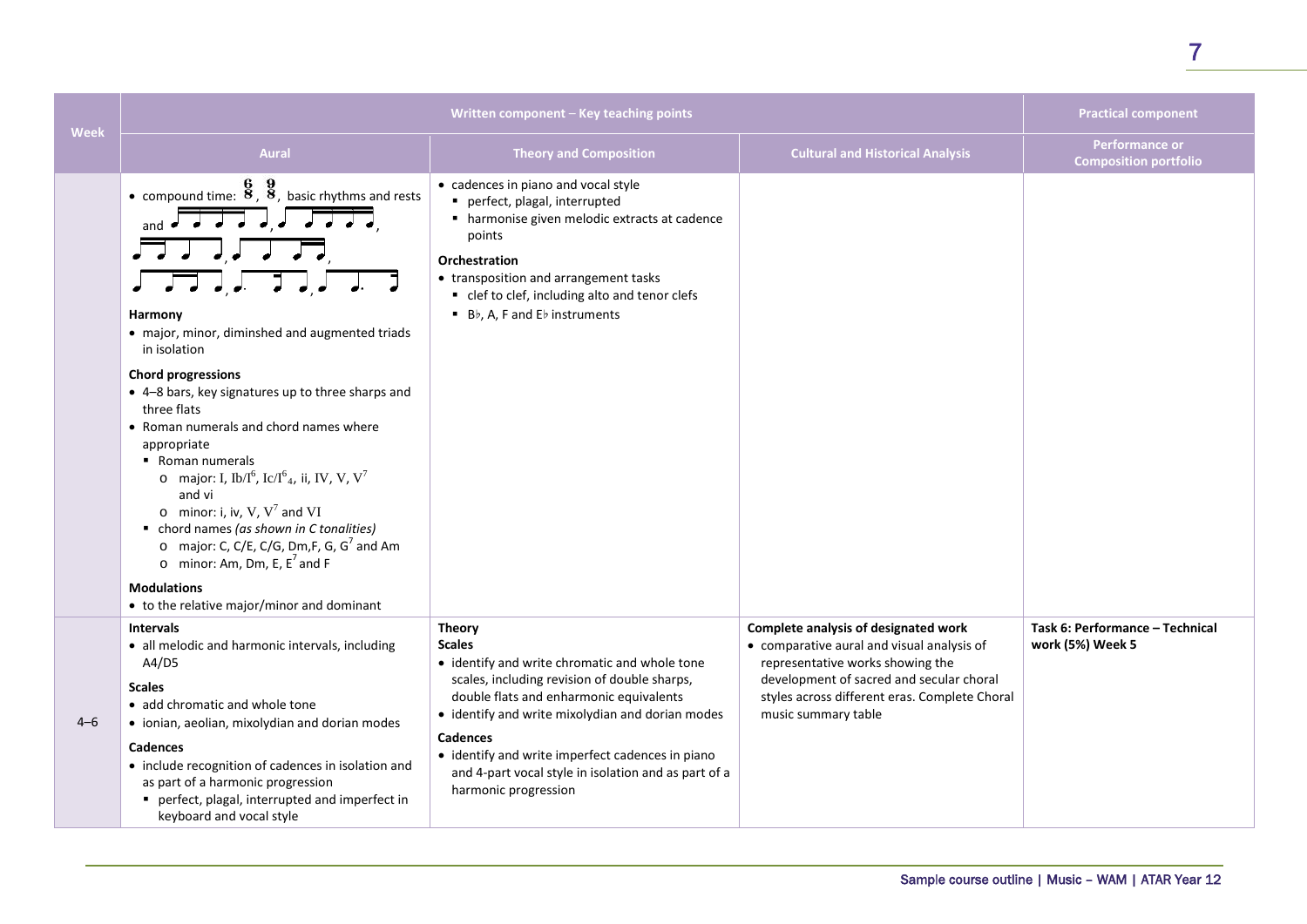| <b>Week</b> | Written component - Key teaching points                                                                                                                                                                                                                                                                                                                                                                                                                                                                                                                                                                                                                                                                                                                                                                                                                                                                                                                                                                                                                                                                                                                                                                                                                                                                                                                                                                                                                                                                                                     |                                                                                                                                                                                                                                                                                                                                                                                                                                                                                                                                                                                                                                                                                                                                                                                                                                                                                                                                                                                                                                                                                                                                                                                                                                                                                                | <b>Practical component</b>              |                                                |
|-------------|---------------------------------------------------------------------------------------------------------------------------------------------------------------------------------------------------------------------------------------------------------------------------------------------------------------------------------------------------------------------------------------------------------------------------------------------------------------------------------------------------------------------------------------------------------------------------------------------------------------------------------------------------------------------------------------------------------------------------------------------------------------------------------------------------------------------------------------------------------------------------------------------------------------------------------------------------------------------------------------------------------------------------------------------------------------------------------------------------------------------------------------------------------------------------------------------------------------------------------------------------------------------------------------------------------------------------------------------------------------------------------------------------------------------------------------------------------------------------------------------------------------------------------------------|------------------------------------------------------------------------------------------------------------------------------------------------------------------------------------------------------------------------------------------------------------------------------------------------------------------------------------------------------------------------------------------------------------------------------------------------------------------------------------------------------------------------------------------------------------------------------------------------------------------------------------------------------------------------------------------------------------------------------------------------------------------------------------------------------------------------------------------------------------------------------------------------------------------------------------------------------------------------------------------------------------------------------------------------------------------------------------------------------------------------------------------------------------------------------------------------------------------------------------------------------------------------------------------------|-----------------------------------------|------------------------------------------------|
|             | <b>Aural</b>                                                                                                                                                                                                                                                                                                                                                                                                                                                                                                                                                                                                                                                                                                                                                                                                                                                                                                                                                                                                                                                                                                                                                                                                                                                                                                                                                                                                                                                                                                                                | <b>Theory and Composition</b>                                                                                                                                                                                                                                                                                                                                                                                                                                                                                                                                                                                                                                                                                                                                                                                                                                                                                                                                                                                                                                                                                                                                                                                                                                                                  | <b>Cultural and Historical Analysis</b> | Performance or<br><b>Composition portfolio</b> |
|             | <b>Chord progressions</b><br>• 4-8 bars, key signatures up to three sharps and<br>three flats<br>■ identification of passing notes and<br>suspensions<br><b>Modulations</b><br>• include to the subdominant<br><b>Melodic dictation</b><br>• 8 bars, treble or bass clef<br>• key signatures up to three sharps and flats,<br>based on scales covered<br>• starting note given, no rhythm provided<br><b>Rhythmic dictation</b><br>• simple time - include the following rhythms:<br>$\mathcal{L}_{\mathcal{I},\mathcal{I}}$ , $\mathcal{L}_{\mathcal{I},\mathcal{I}}$ , $\mathcal{L}_{\mathcal{I},\mathcal{I}}$ , $\mathcal{L}_{\mathcal{I},\mathcal{I}}$<br>$\int \prod_{i=1}^{n} \frac{1}{i} \int \prod_{i=1}^{n} \frac{1}{i} \, dt$<br>• compound time – include $\frac{12}{8}$ and the following<br>rhythms:<br>$k = 1, 1, 2, 3, 7, 7, 7, 8$<br>$\int_{\mathbb{R}^n} \frac{1}{\sqrt{2\pi}} \int_{\mathbb{R}^n} \frac{1}{\sqrt{2\pi}} \int_{\mathbb{R}^n} \frac{1}{\sqrt{2\pi}} \int_{\mathbb{R}^n} \frac{1}{\sqrt{2\pi}} \int_{\mathbb{R}^n} \frac{1}{\sqrt{2\pi}} \int_{\mathbb{R}^n} \frac{1}{\sqrt{2\pi}} \int_{\mathbb{R}^n} \frac{1}{\sqrt{2\pi}} \int_{\mathbb{R}^n} \frac{1}{\sqrt{2\pi}} \int_{\mathbb{R}^n} \frac{1}{\sqrt{2\pi}} \int_{\$<br><b>Discrepancies</b><br>• combination of rhythm and pitch<br>• at least four discrepancies in a short musical<br>example<br><b>Aural analysis</b><br>• recognition of music elements in short extracts<br>(form, metre, dynamics/expressive devices,<br>tempo, instrumentation) | • discuss the cadential function of $\text{Ic}/I_{4}^{6}$ -V and<br>$i$ ib/ii <sup>6</sup> - V<br>Harmony<br>• provide a harmonic analysis for given scores,<br>identifying root position and inversion chords<br>and recognising cadence types in major and<br>minor keys<br>• harmonise a given bass or melody line using root<br>position and inversion chords<br>• identify and analyse passing notes,<br>appoggiaturas (accented and unaccented),<br>suspensions, anticipations, Tierce de Picardie<br>and auxiliary notes in short musical extracts<br>(extracts from the designated works or related<br>works may be used)<br><b>Accompaniment writing</b><br>• provide suitable chords for a given melody,<br>examine the melodic structure and style, and<br>compose an appropriate accompaniment<br>pattern using alberti bass, vamping or<br>arpeggiated chords<br>Orchestration<br>• recognise compositional devices,<br>instrumentation and instrumental techniques in<br>score analysis tasks, using familiar and unseen<br>extracts<br>• complete a transcription for piano from a<br>chamber music score, which may include<br>transposing instruments<br>• arrange a piano score for chamber ensemble,<br>including at least two transposing instruments<br>(clef and/or key) |                                         |                                                |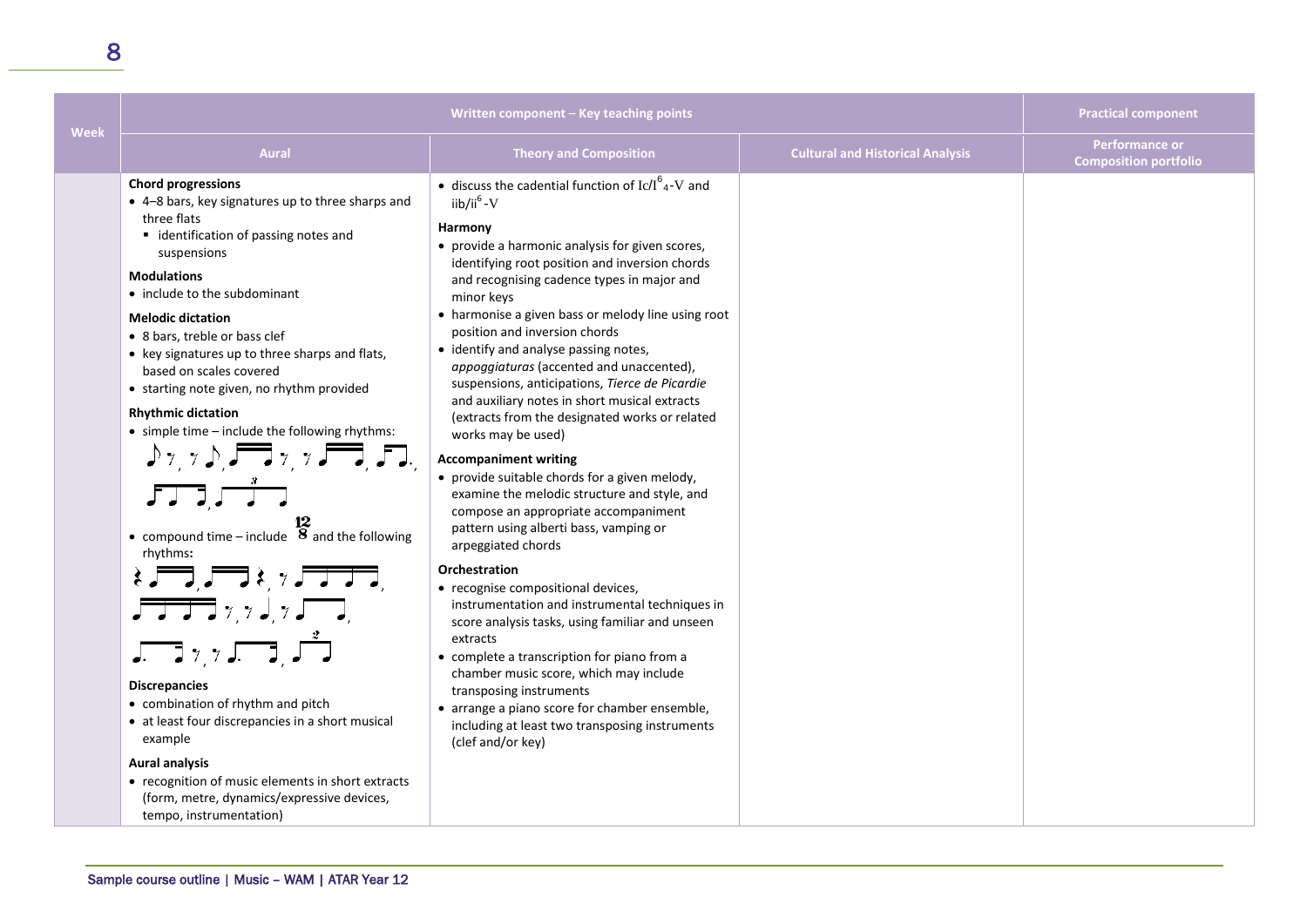| <b>Week</b>    | Written component - Key teaching points                                                                                                                                                                                                                                                                                                                                                                                                                                                                                                                                                                                                                                                                                                                                                                                                                                                                                                                                                                                                                                                                                                                                                                                                           |                                                                                                                                                                                                                                                                                                                                                                                                                                                                                                                                                                                                                                                                                                                                          | <b>Practical component</b>                                                                                                                                                                                                                                                                                                                                                                                                                                                                                              |                                                                                                                                             |
|----------------|---------------------------------------------------------------------------------------------------------------------------------------------------------------------------------------------------------------------------------------------------------------------------------------------------------------------------------------------------------------------------------------------------------------------------------------------------------------------------------------------------------------------------------------------------------------------------------------------------------------------------------------------------------------------------------------------------------------------------------------------------------------------------------------------------------------------------------------------------------------------------------------------------------------------------------------------------------------------------------------------------------------------------------------------------------------------------------------------------------------------------------------------------------------------------------------------------------------------------------------------------|------------------------------------------------------------------------------------------------------------------------------------------------------------------------------------------------------------------------------------------------------------------------------------------------------------------------------------------------------------------------------------------------------------------------------------------------------------------------------------------------------------------------------------------------------------------------------------------------------------------------------------------------------------------------------------------------------------------------------------------|-------------------------------------------------------------------------------------------------------------------------------------------------------------------------------------------------------------------------------------------------------------------------------------------------------------------------------------------------------------------------------------------------------------------------------------------------------------------------------------------------------------------------|---------------------------------------------------------------------------------------------------------------------------------------------|
|                | <b>Aural</b>                                                                                                                                                                                                                                                                                                                                                                                                                                                                                                                                                                                                                                                                                                                                                                                                                                                                                                                                                                                                                                                                                                                                                                                                                                      | <b>Theory and Composition</b>                                                                                                                                                                                                                                                                                                                                                                                                                                                                                                                                                                                                                                                                                                            | <b>Cultural and Historical Analysis</b>                                                                                                                                                                                                                                                                                                                                                                                                                                                                                 | <b>Performance or</b><br><b>Composition portfolio</b>                                                                                       |
| $\overline{7}$ | Task 8: Aural analysis test (5%)                                                                                                                                                                                                                                                                                                                                                                                                                                                                                                                                                                                                                                                                                                                                                                                                                                                                                                                                                                                                                                                                                                                                                                                                                  | <b>Orchestration</b><br>• transposition exercises from key to key and clef<br>to clef, using treble, bass, alto and tenor clefs<br>• review of string instruments: instrument ranges,<br>idiomatic writing and playing techniques,<br>bowings. Aural and visual analysis of given<br>excerpts<br>• arrange a given piano excerpt for string<br>ensemble, incorporating bowings and string<br>playing techniques                                                                                                                                                                                                                                                                                                                          | • complete comparative analysis of choral<br>works across different eras and begin<br>listening to and discussing excerpts from the<br>second designated work<br>• outline contributing characteristics of the<br>period/era in which the work was written<br>(architecture, art, literature, social, political<br>and cultural features)                                                                                                                                                                               |                                                                                                                                             |
| $8 - 10$       | <b>Scales</b><br>• revise all scales in isolation and as part of<br>melodic excerpts<br>• include phrygian, lydian and locrian modes<br><b>Melodic dictation</b><br>• 8 bars, treble or bass clef, starting note given<br>• key signatures up to three sharps and three flats,<br>based on scales and modes covered<br>• incorporate chromatic passing notes, large<br>intervallic leaps and syncopation<br><b>Discrepancies</b><br>• combination of rhythm and pitch<br>• at least four discrepancies in a short musical<br>example<br>• include metre changes and mixed metre<br>examples<br><b>Rhythmic dictation</b><br>• 8 bars, all time signatures and rhythms, including<br>rests and some syncopation<br>• compound time – include $\begin{bmatrix} 12 & 3 \\ 8 & 8 \end{bmatrix}$ and the<br>following rhythms:<br>$\gamma$ $\gamma$ , $\gamma$ , $\gamma$ , $\gamma$ , $\gamma$ , $\gamma$ , $\gamma$ , $\gamma$ , $\gamma$ , $\gamma$ , $\gamma$ , $\gamma$ , $\gamma$ , $\gamma$ , $\gamma$ , $\gamma$ , $\gamma$ , $\gamma$ , $\gamma$ , $\gamma$ , $\gamma$ , $\gamma$ , $\gamma$ , $\gamma$ , $\gamma$ , $\gamma$ , $\gamma$ , $\gamma$ , $\gamma$ , $\gamma$ , $\gamma$ , $\gamma$ , $\gamma$ , $\gamma$ , $\gamma$ , $\gamma$ , | <b>Scales</b><br>• identify and write phrygian, lydian and locrian<br>modes in isolation and as part of an excerpt<br>Harmony<br>• continue analysis and harmonisation tasks,<br>revising all chord and cadence types as outlined<br>in the course content<br><b>Modulation</b><br>• identify modulations to the relative major,<br>relative minor, dominant and subdominant in a<br>range of examples<br><b>Orchestration</b><br>• review instrumental ranges, transpositions, clefs,<br>techniques and timbral effects for instruments<br>• arrangement tasks for mixed ensembles (strings,<br>winds and brass) incorporating at least two<br>transposing instruments (clef and/or key)<br>Task 10: Theory and composition (4%) Week 8 | Task 9: Aural and visual analysis (4%) Week 8<br>Analysis of designated work<br>• listen to and watch performances of<br>designated sections, or whole work if time,<br>in class or as an out-of-class activity<br>• visual and aural analysis of set sections<br>identifying forms, musical features, use of<br>instrumentation and orchestration, word<br>painting, vocal techniques and<br>compositional devices<br>• identify salient characteristics of composer's<br>writing style and overall stylistic features | Task 7: Performance - Prepared<br>repertoire (3%) Week 9<br>Task 4: Composition portfolio -<br><b>Composition assessment (5%)</b><br>Week 8 |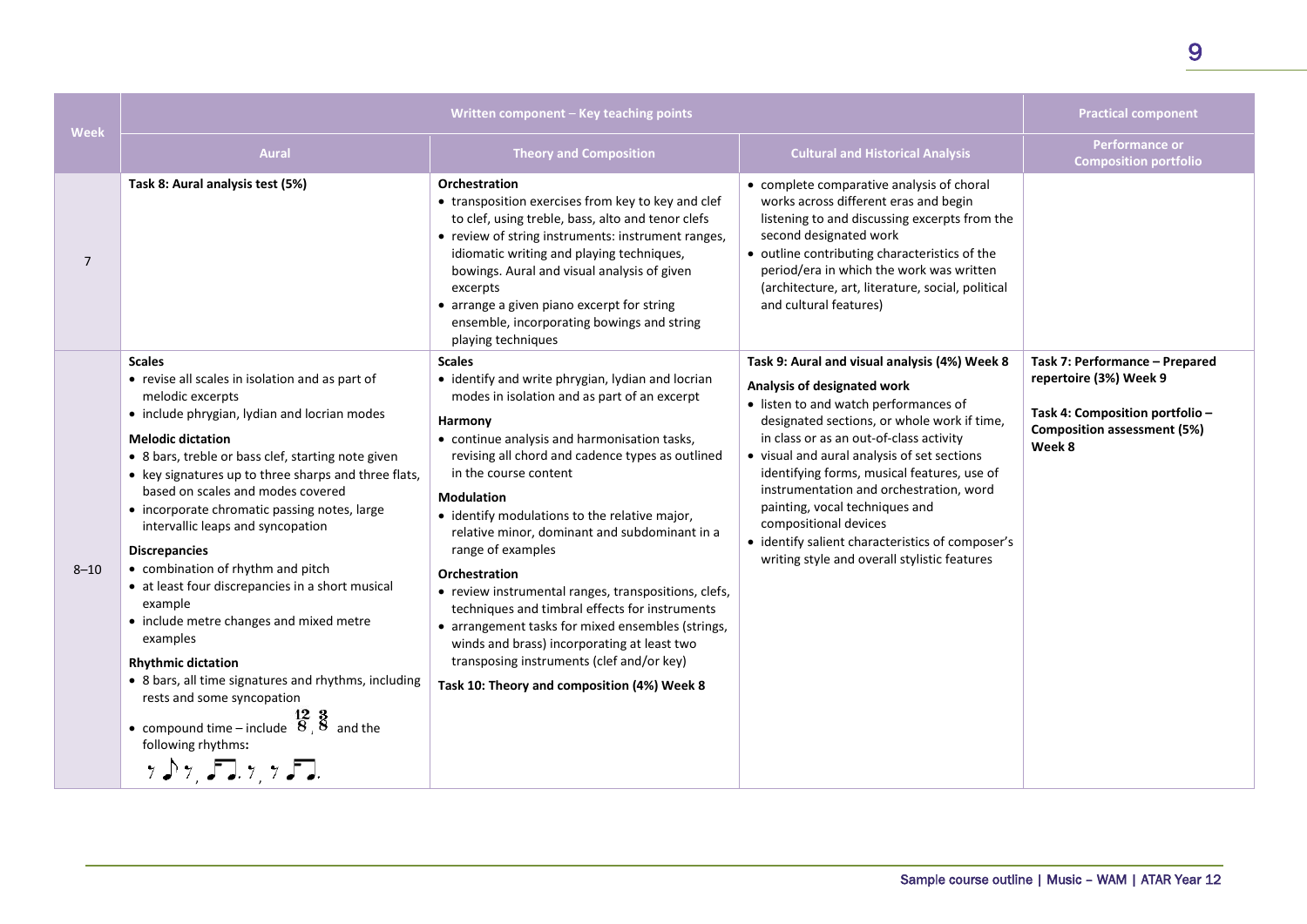| <b>Week</b> | Written component - Key teaching points                                                                                                                                                                                                                                                                                                                                                                                                                                                                                                                                                                                                        |                                                                                                                                                                                                                                                                                                                                                                                                                                                                                                                                                                                                                                                                                                                                                                         | <b>Practical component</b>                                                                                                                                                                                                                                                                                                                         |                                                       |
|-------------|------------------------------------------------------------------------------------------------------------------------------------------------------------------------------------------------------------------------------------------------------------------------------------------------------------------------------------------------------------------------------------------------------------------------------------------------------------------------------------------------------------------------------------------------------------------------------------------------------------------------------------------------|-------------------------------------------------------------------------------------------------------------------------------------------------------------------------------------------------------------------------------------------------------------------------------------------------------------------------------------------------------------------------------------------------------------------------------------------------------------------------------------------------------------------------------------------------------------------------------------------------------------------------------------------------------------------------------------------------------------------------------------------------------------------------|----------------------------------------------------------------------------------------------------------------------------------------------------------------------------------------------------------------------------------------------------------------------------------------------------------------------------------------------------|-------------------------------------------------------|
|             | <b>Aural</b>                                                                                                                                                                                                                                                                                                                                                                                                                                                                                                                                                                                                                                   | <b>Theory and Composition</b>                                                                                                                                                                                                                                                                                                                                                                                                                                                                                                                                                                                                                                                                                                                                           | <b>Cultural and Historical Analysis</b>                                                                                                                                                                                                                                                                                                            | <b>Performance or</b><br><b>Composition portfolio</b> |
|             | • include examples using irregular time signatures<br>and rhythmic groupings<br>$\overline{8}$ , $\overline{8}$ , $\overline{4}$ , $\overline{4}$<br>Harmony<br>• revise all chords in major and minor keys in<br>isolation and as part of a progression and<br>include:<br>major: iib/ii <sup>6</sup> , Vb/V <sup>6</sup><br>• identification of passing notes and suspensions<br><b>Aural analysis</b><br>• recognition of music elements, compositional<br>devices, including retrograde, instrumentation<br>and instrumental techniques in short extracts                                                                                  |                                                                                                                                                                                                                                                                                                                                                                                                                                                                                                                                                                                                                                                                                                                                                                         |                                                                                                                                                                                                                                                                                                                                                    |                                                       |
| $11 - 13$   | <b>Scales</b><br>• revise all scales in isolation and as part of<br>melodic excerpts, focusing on modes<br><b>Intervals</b><br>• revise all intervals in isolation and as part of<br>melodic excerpts, focusing on harmonic intervals<br><b>Melodic dictation</b><br>• 8 bars, treble or bass clef, based on scales and<br>modes covered<br>• incorporate chromatic passing notes, large<br>intervallic leaps and syncopation<br>Harmony<br>• revise all chords in major and minor keys in<br>isolation and as part of a progression<br><b>Modulation</b><br>• to the relative major/minor, dominant and<br>subdominant in a range of examples | <b>Melody writing</b><br>• write an 8-12 bar melody from a given motif,<br>incorporating a sequence and modulation<br>• write an 8-12 bar melody in a selected form<br><b>Accompaniment patterns</b><br>• harmonise given melodies and provide<br>stylistically suitable accompaniment patterns<br>Harmony<br>• continue analysis and harmonisation tasks,<br>revising all chords and cadence types as outlined<br>in the course content<br><b>Orchestration</b><br>• arrangement tasks for mixed ensembles (strings,<br>wind, brass), including at least two transposing<br>instruments (clef and/or key)<br>• review instrumental ranges, transpositions, clefs,<br>techniques and timbral effects for instruments<br>Task 11: Composition and arranging (4%) Week 13 | Complete analysis of Designated work and<br>continue comparative analysis of examples by<br>the same composer and different composers<br>across a range of eras and styles<br>Revise the development of choral music,<br>focusing on main characteristics, stylistic<br>differences, designated works, historical,<br>cultural and social features |                                                       |